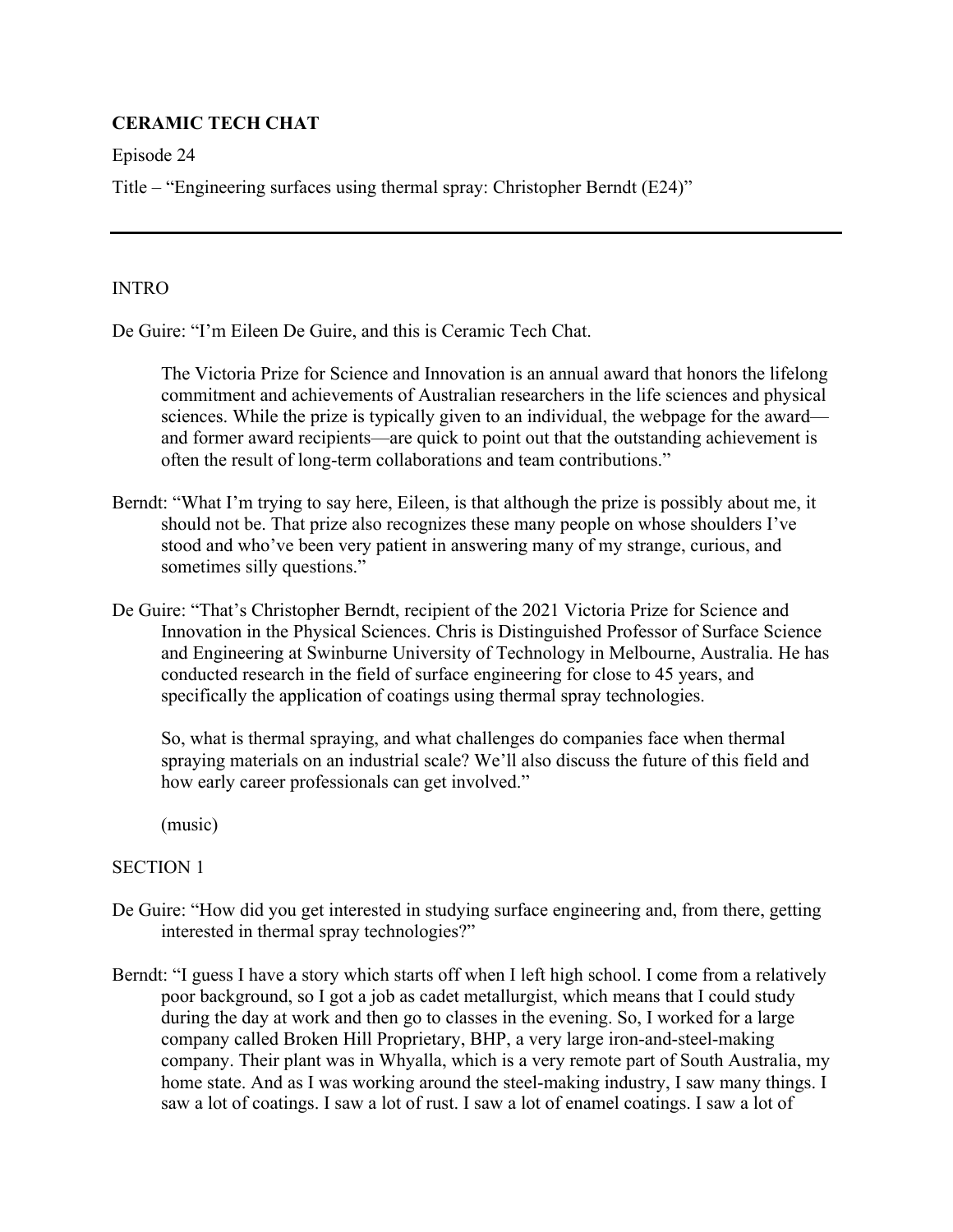galvanizing. And I started asking questions. What do these coatings do? How do you make these coatings? What are the corrosion properties? Why do they stick to the object that you're trying to make? Can you make them better? Why do you need a wear-resistant coating? So, it really just led on from there, where I had an inquisitive nature, where I'd ask questions about what I saw in my environment. And many people were patient enough to answer my many, many questions. And that led to a Ph.D. at Monash University, which is sponsored by a welding association. And the topic of my thesis was the adhesion of flame and plasma sprayed coatings. So that was the beginning of my 40-odd career in thermal spray coatings."

De Guire: "And why is surface engineering so important?"

Berndt: "So when you think about it, every artifact in the universe has a surface, just by definition. And that is the surface that interacts with the environment. So, if you're able to modify that surface to have some functional properties, which are enhanced or which have a longer life in adverse environments, then you're doing a good job for society.

So, surface engineering is in fact all around us. Anodizing, for example, of window frames, paint on cars. I don't deal with paint, but paint on vehicles, I call transportation platforms. I do deal with transportation platforms in the aerospace industry. So there are ceramic tiles for the shuttle, for example, and The American Ceramic Society had a wonderful issue on those ceramic tiles way back in the mid 80s, which was very, very illuminating for my own career at the time. So there are many sorts of coatings ranging from the metals to glasses in the ceramic environment. And also metal coatings for thin coatings, such as physical vapor deposition. So surface engineering, in summary, is pervasive is everywhere. You just have to look around and say, 'There's a coating. How can I make it better?'"

- De Guire: "So you mentioned a wide range of types of coatings. Paint being one of them, and anodizing. But you've really built your career around thermal spray coatings. So, can you tell us a little bit about what thermal spray is and what the process involves?"
- Berndt: "So thermal spray is a generic term. So there's a big family of processes that are incorporated under the big umbrella called thermal spray. So, people may have heard of flame spray, surface spray, high-velocity option to divination gun. Cold spray, liquid thermal spray is a new one. But there are all these processes. What they have in common is the following. You have some source; some processing zone, which operates at a temperature which could range from 700°C to much greater than 3,000°C. So you have a great big torch, it's like a highly charged, great big Bunsen burner. And into this highly charged Bunsen burner, you inject the particles. And these particles are sized from about 20 micrometers to up to about 80 or so micrometers. So these particles are injected into this high-intensity flame by accelerating up to Mach 3 in some cases, but typically about 80 to 100 meters per second, which is about 60 miles an hour. They are accelerated by heating up to high temperature. And then these particles, just like throwing mud balls against the wall, these particles impact the job to be coated, also called the substrate, and layer upon layer, you can build up to 100 layers within a time frame of about a few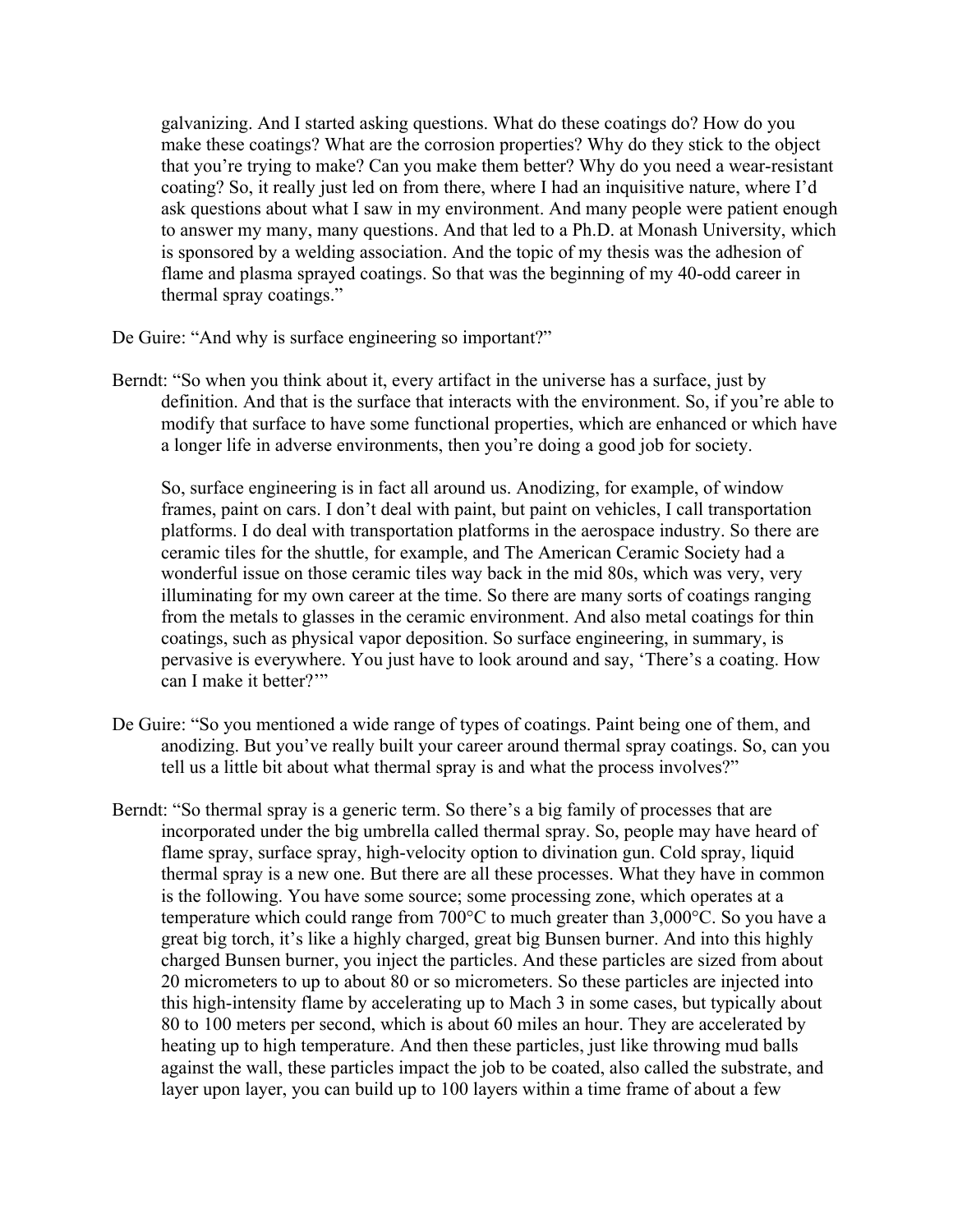minutes, and you build up this coating which consists of layer upon layer upon layer. So one way that I describe this is think of a shower. When you go into the shower, you see a tile structure, so I think of a three dimensional, interlaced, tile structure. That is the generic structure for thermal spray coating."

(music)

#### SECTION 2

De Guire: "From an engineering and design perspective, where is the biggest challenge?"

Berndt: "So there are many challenges, Eileen. The feedstock is a challenge. The good news is that there are many feedstocks, such as alumina, many metals, zirconias, glasses. There are many feedstocks which are readily available and have been designed for, say, additive manufacturing. But we can use those feedstocks for traditional thermal spray.

 There is a huge financial incentive in feedstocks because you must need feedstocks and many companies make a lot of money just on feedstocks, and they can supply other markets, such as additive manufacturing. Welding companies produce these feedstocks as well.

Then we've got the actual process. So, this is called the torch. So it could be a plasma torch, which operates on electricity. It could be a chemical torch operating on propane or oxy-acetylene, such as flame spray, a high velocity oxide fuel. That is an art within itself, and there are many companies, there's something like 125 torches that one can buy, by the way. Many of them are very similar. But there are many torches that are available because the patents are running out. So, these torches involve a lot of mechanical engineering. Fluid dynamics, in other words. So, how do you control the effluent? How do you control the combusting source? So this is a match between chemical engineering, we're talking about burning of the combustion material, or how do you get a flow of gas, of highvelocity, high-temperature gas, so that it can allow entry of small particles. So, there's a mechanical engineering challenge there, which is also exciting. And a lot of mechanical and chemical engineers do a lot of numerical modeling to help the people who carry out the actual experiments.

Then, when we actually get to the substrate, we've gotten the rapid solidification processing, because these particles are at high temperature, high velocity, they have cooling rates in the order of a million degrees per second. So, with that very high cooling rate, you get these wonderful, exciting microstructures that researchers just love. We get meta-stable phases. We can prove the professor's wrong because we see structures that should not be there. And these structures, these phase structures, very often have very interesting properties which are functional for certain environments, such as magnetic properties, such as [radiation] reflection properties, [radiation] transmission properties, because of the interfaces between these three-dimensional interlaced tiled structures.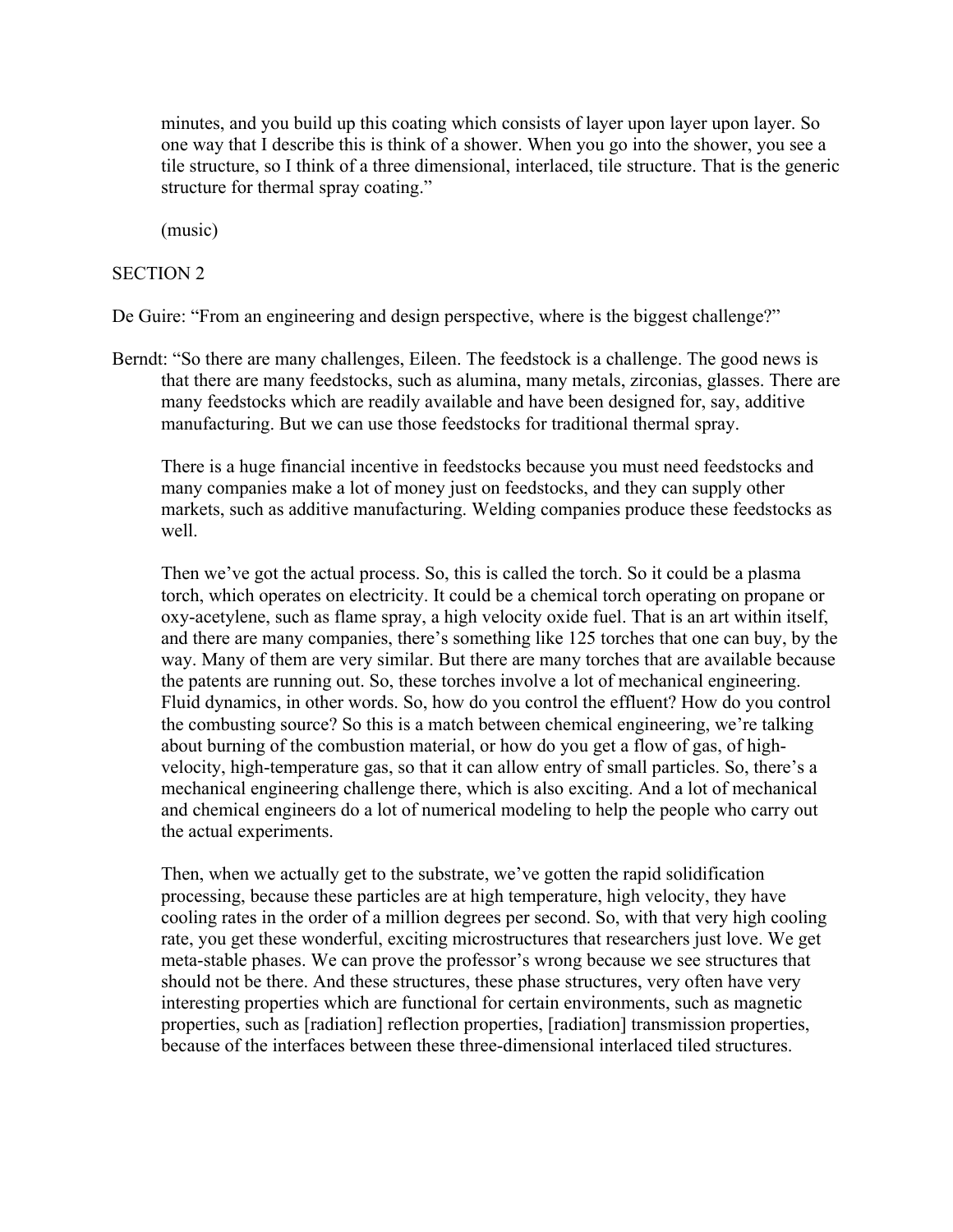So let me recap. You've got the feedstock, you've got the process zone, and then you've got the actual splatting, you've got the formation of the coating. So there are the three regions that we talked about, and they all have materials science, mechanical engineering, chemical engineering, or fuzzy logic, if you want to go into control networks that get feedback loops. So, there are many interesting aspects of thermal spray. I'm hoping that addresses your question."

- De Guire: "It does indeed. And it actually, it suggests my next question which is, this is a process that clearly takes place far away from equilibrium. So how do you control things like the microstructure? How do you control phases and phase stability, coating uniformity, and those kinds of things that need to be repeatable or reproducible in order for a component to be usable in the long term?"
- Berndt: "So in the field, the companies that are actually producing these coatings every day. They have their workshops. They have their spray tables. They have a parameter set. And they have learned by the Edisonian method, which is a long way of saying trial and error, they have learned by trial and error that this is what they need to do. That their equipment for their components using a certain sweet spot according to their specifications. So, they have learned the art of thermal spray.

The science of thermal spray is still relatively a virgin field. Sure, we've been studying it for 20, 30, 40 years, but there are still many, many unknowns because we do want to get to the point in time where we can use the outputs of the process to control the inputs. In other words, we want to be able to look at the hardness, the porosity, the phase structure, and then looking at the temperature, the velocity, and the particle size distribution of the flux in the plasma zone or flame zone. We can somehow feed back to the actual operational characteristics of the equipment. That is an expensive proposition because the kit, the equipment, the diagnostic tools that you need in order to get those control loops are relatively expensive.

Now let's talk about phase structures. That is also being very well investigated, and there are many theses which look at specific materials under specific process conditions. But what we are trying to do, what we the community of thermal sprayers, what we're trying to do is we're trying to more deeply understand exactly what is happening so that our control loops will be based on phase structures rather than just "it works." Right? You know, don't touch it, it works, leave it alone, we don't want to fiddle. But we're not going to go to the next phase of evolution, the really exciting part of evolution, where we go into the frontiers of exploration just like Star Trek. We're not going to get to that point until we closely understand the transmission electron microscopy, the nano hardness indentation maps, the porosity sized free distribution using neutron sources, such as the APS [Advanced Photon Source] in Chicago. We're not going to be able to get those full control loops until we understand that real detail about how the phases are formed. So, it is indeed quite exciting. There's plenty of work to do."

De Guire: "And how close are we to being able to start understanding some of those things?"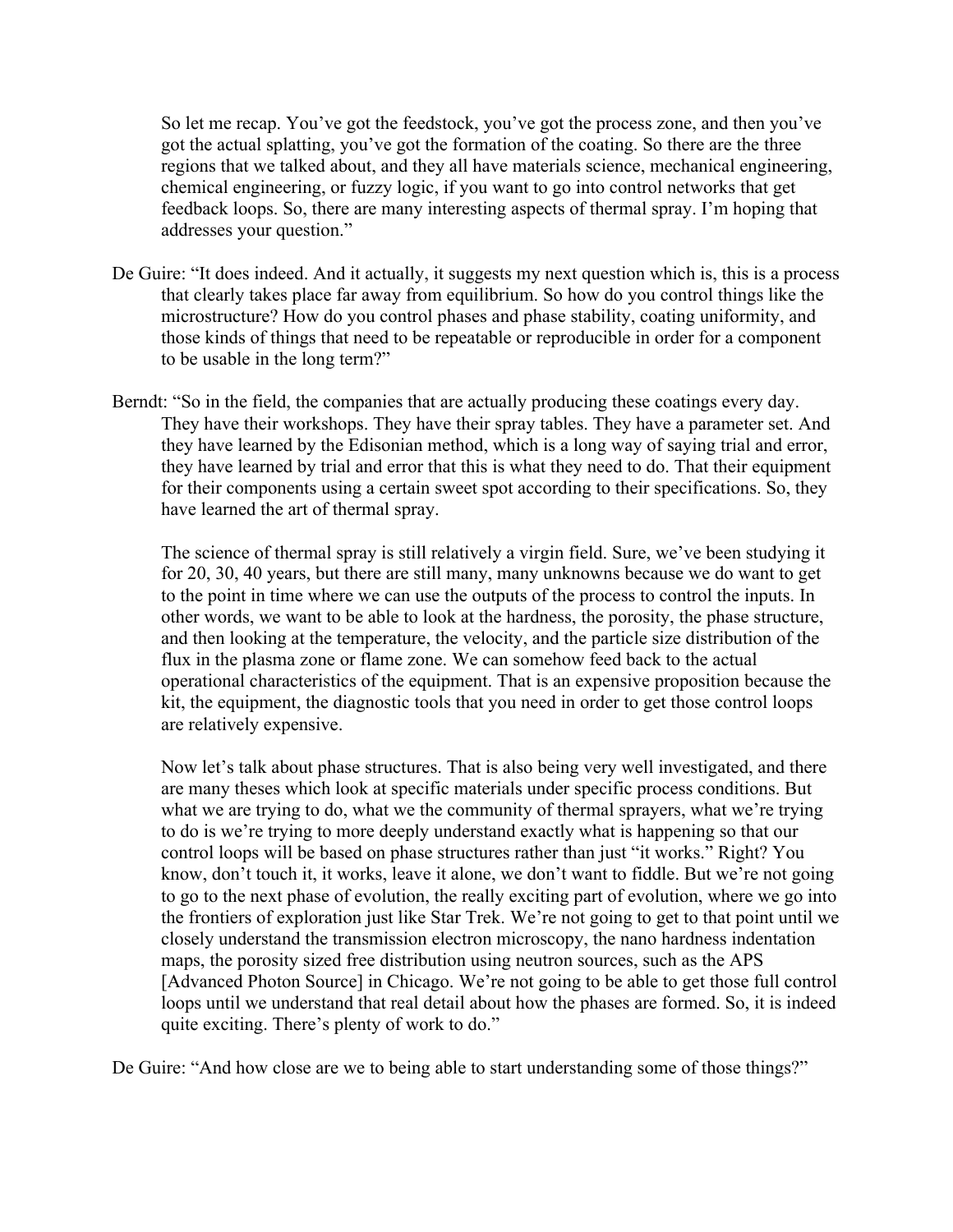Berndt: "We need to, I'm sort of stuttering here, because what I really want to say is that material scientists need to speak to other people. I've already mentioned neural networks. So we need to speak to electrical engineers who can help us and mathematicians, applied mathematicians, who can help us understand how the variability in controls can provide us with a unique signature that allows the outputs, in other words, the microstructural characteristics—hardness, porosity, phase structure, build up rate, splat size, other metrics—how those can be provided with a single, mathematically robust, rigorous signature. So, I've already mentioned mechanical engineers, chemical engineers, physicists, of course. The typical thermal sprayer needs to get out of their comfort zone and be prepared to say, 'I need help to understand why we have such a distribution in data,' or 'This doesn't look right,' or 'This artifact is interesting. Does this artifact have an application that we can take advantage of if it is produced reproducibly?' So, that is one thing that we need to do as a group."

(music)

## BREAK

De Guire: "While networking within your field is valuable, networking across disciplines is a golden opportunity to pursue paths you might not have imagined before. ACerS Member Community offers ACerS members an online platform to connect with other members and possibly spark new collaborations. Learn more at ceramics.org/acers-community."

### SECTION 3

- De Guire: "What kinds of materials are well suited to thermal spray? I imagine not all materials are well suited."
- Berndt: "You've just given me a challenge. Usually we can spray many, many materials which people say you cannot spray. So people say you cannot spray polymers because they've got low melting points and they're just going to vaporize within the intense flame. But what we do, we control the temperature or we control where we put the powder into the flame. We don't put the powder into the hot part, we put it into the cold part, and if it carbonizes because it's a polymer, we use an inert atmosphere. Or we can tolerate a slight degree of polymerization or carbonization, or we try to sell it as a carbon nanofiber, which is incorporated within the structure.

So, the difficult materials are in fact ceramics. And it's reasonably open knowledge that the zirconium diborides and the hafnium diborides, extremely good high-temperature properties, but to actually deposit them as a coating is very, very tough. And it all revolves around controlling the environment. So if it's oxidizing, try to have an inert environment around the torch. If it's not melting, then maybe the particle size is too big, so you go to a smaller particle size. Or maybe the velocity is too great, and the residence time, the time that the particle is in the flame, is not sufficiently large for heat to actually make the material melt in some form. So even materials which pyrolyze or do not have a melting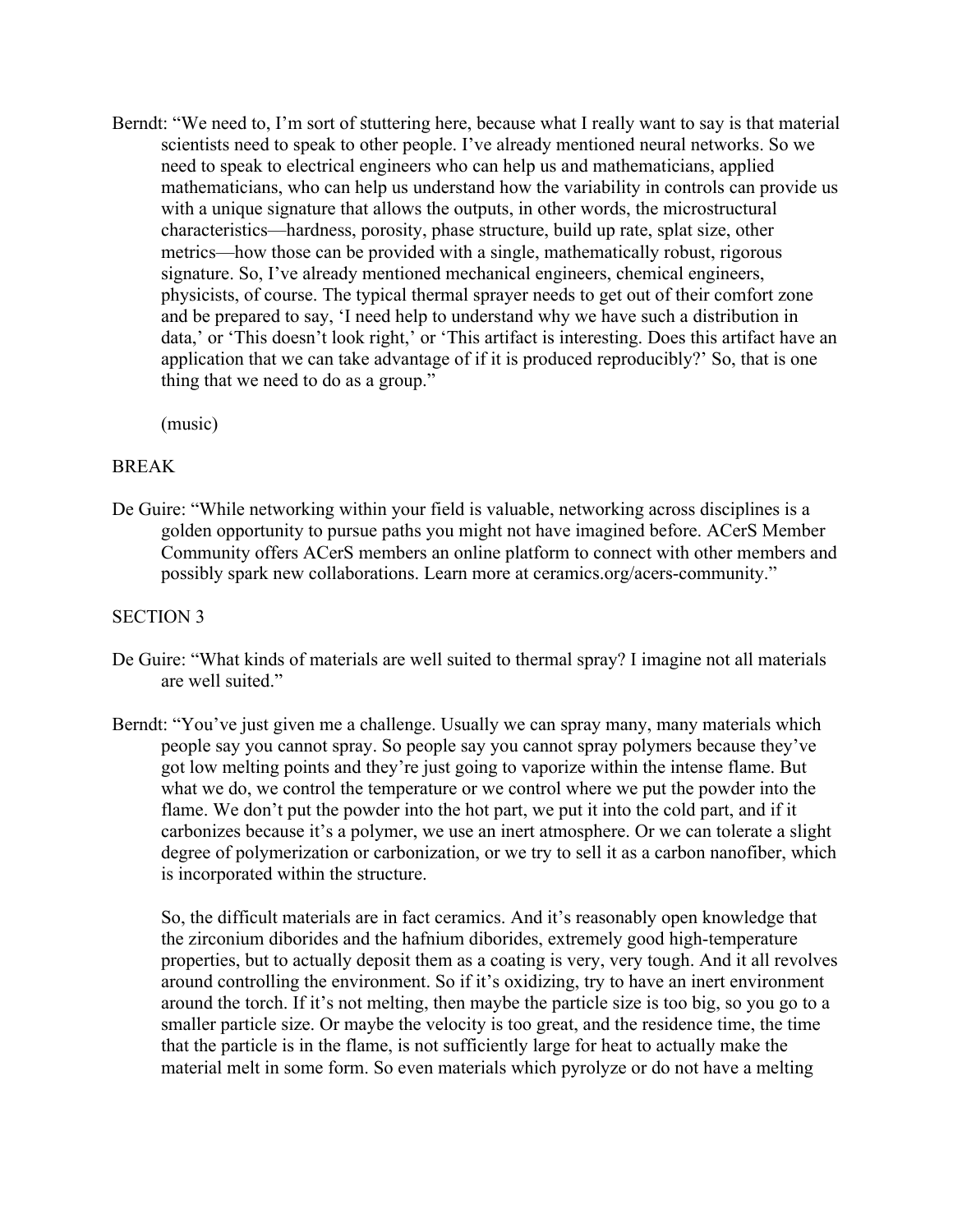point can become semisolid and you can get what is called a partially unmelted splat, which can form part of a coating.

Or you try to form a composite. So the material which is highly beneficial that cannot be sprayed easily, you try to combine that with another material in the binder phase, control that with a binder phase like alumina, no problems. Zirconia, partially stabilized zirconia, no problems, easy. So you use that as a binder phase and form a composite. Or if you want to spray fibers, maybe spray onto the fibers rather than spraying with fibers. So you get a carbon fiber reinforced material by spraying a metal, if you wish, onto fibers.

So, there are many examples where the process or the material can be designed out of the traditional spray parameters or operating parameters, and this is where the trial and the experience of the big companies or any company or the academics comes into play. That's the art of thermal spray."

- De Guire: "It sounds like you're really balancing thermodynamics and kinetics in an extremely dynamic environment with the goal of controlling the outcome for functional reasons."
- Berndt: "The word control is often used, but speaking as a rigorous scientist, it's not probably the appropriate word for thermal spray. We can get data about the temperature, velocity, and particle size distribution of in-flight particles during the process. We've got a huge amount of data, terabytes of data. In principle, those inputs will allow us to get the control networks. But because of the variability in the data, it is tough to exactly use the word control, which is why we go to neural networks. Because neural networks do have that learning machine algorithm so that you can get to a more rigorous control process."
- De Guire: "What you're describing parallels with a lot of the trends that are happening with data science and informatics that are happening in materials science right now. Do you think that's where the future of thermal spray is heading?"

Berndt: "It is a future."

De Guire: "What are some other futures?"

Berndt: "There are more processes on the horizon. This is a competitive field in the engineering commercial sense, and the question that I wake up with every day is how do we get away from the vacuum if we're using vacuum technology? How do we get away from high-cost feedstocks? Because some of these feedstocks are costing hundreds of U.S. dollars a kilogram. Sometimes thousands. Hydroxyapatite is costing about \$1,500 a kilogram, and artificial hips are using hydroxyapatite. So that is quite important. So, it's cost driven, so the other approach is how can we reduce cost by using a process such as liquid thermal spray rather than using powders. Why can't we inject with sol-gel? Because after all, the high-quality ceramic powders come from the sol-gel route. So why don't we cut out that process of transforming the sol-gel into a solid powder and just put the sol-gel into the torch. And that is what has been happening, especially over the last seven years.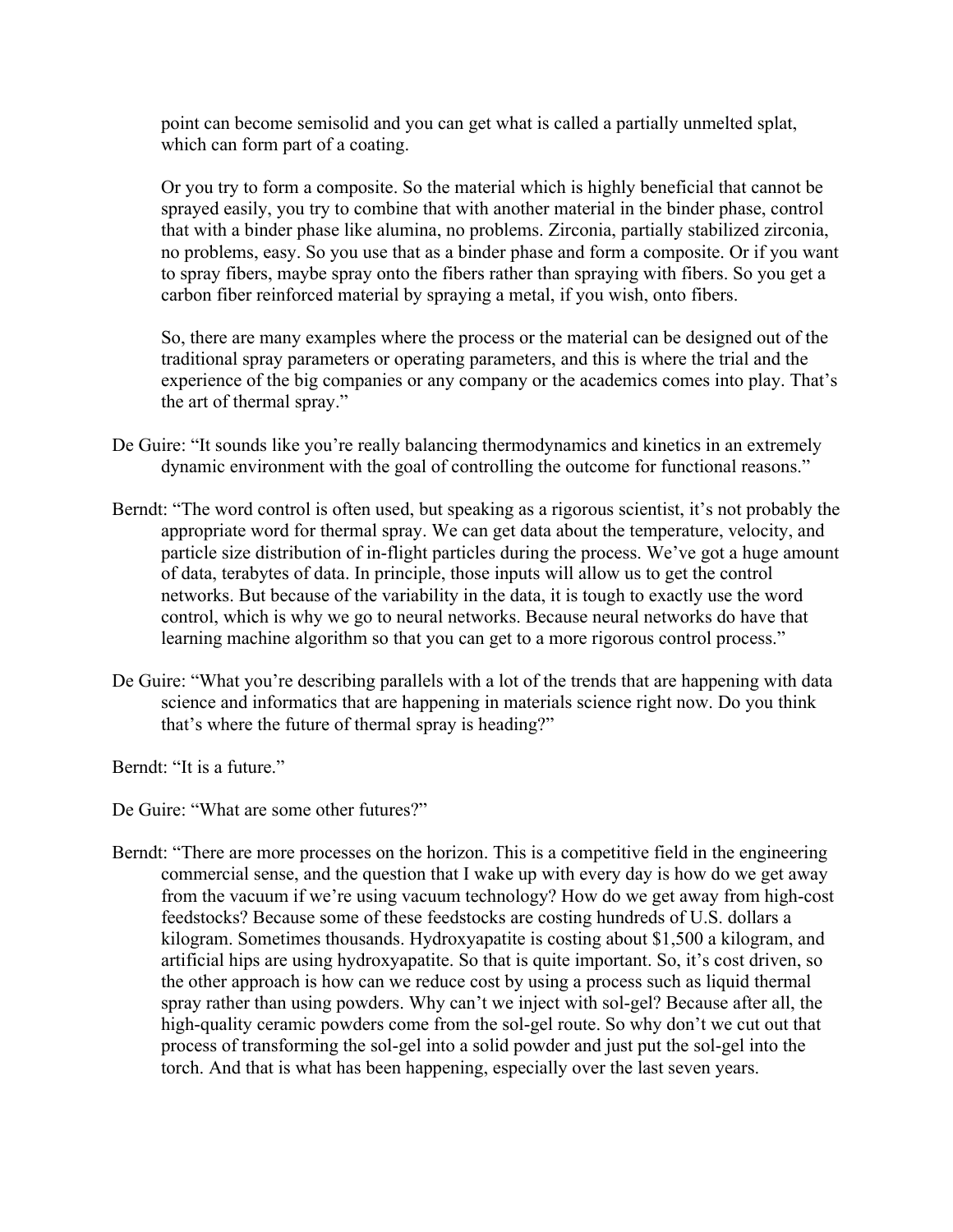So, there are new processes for feedstocks and for the actual torch application. With regard to substrates, I've already mentioned spraying on the carbon fiber. That was not done or even mentioned a decade ago. Now it is. Here's a question. Why don't we spray onto a traditional additively manufactured material? Because additively manufactured materials are going to wear away. So we already refurbish and overhaul traditional components, so another horizon is let's spray onto an additively manufactured component to take advantage of inherent porosity that can be designed into, I'm going to call it traditional even though it's new, a traditional AM product.

So, there are many, many things on the horizon. There are new applications arising every week."

- De Guire: "Okay, so we'll have to stay tuned to see what comes around the bend. What advice do you have for young material scientists considering a career in surface engineering and thermal spray engineering?"
- Berndt: "Oh, I guess there are many things. So, I need to be careful about what I say here because what works for me or what works for my students may not work for everyone. The advice should be first of all, do not limit yourself just to thermal spray. Think about the big picture of materials science and engineering and apply those principles to ceramic technology or thermal spray. Because if they do not have that very strong grounding in phase equilibria or mechanical testing, you can still get into the area, but you're going to have to somehow pick up those skills in your free time, in your own time. So, what I'm saying is that the early career professionals need to be very open minded.

So, the next thing is that I advise the early career professional to go to professional meetings, in an area which they're interested in. So sure, if there's a ceramics meeting close by, go to it. If it's on tiles, and you're interested in electronics, still go because you still meet people and learn something, and it could be that electronic structures are not as interesting as tiles or whiteware or making beer bottles. There could still be other topics which would open up your vision and horizons. But more importantly, it will allow you to meet a person who could give you a future job.

Let me add another postscript, and that is the role of professional societies. And this is where, you know, I'm very proud to be a Fellow of The American Ceramic Society. The American Ceramic Society has helped my students and myself tremendously. The *Journal of the American Ceramic Society* is the gold standard for ceramic literature, in my opinion. That's where all my students go to, that's where I go to, to not only read but to publish. The conferences are of high integrity and caliber. That's where the networking has assisted me personally. The meetings at Cocoa Beach, Dayton, and many other places as well as the other affiliate societies or member societies, such as the Australian Ceramic Society, the European Ceramic Society. So, professional development through the societies has also contributed tremendously."

De Guire: "Well, thank you for sharing that experience with us. And we're very happy to be a part of that experience for you and our many, many members throughout the world."